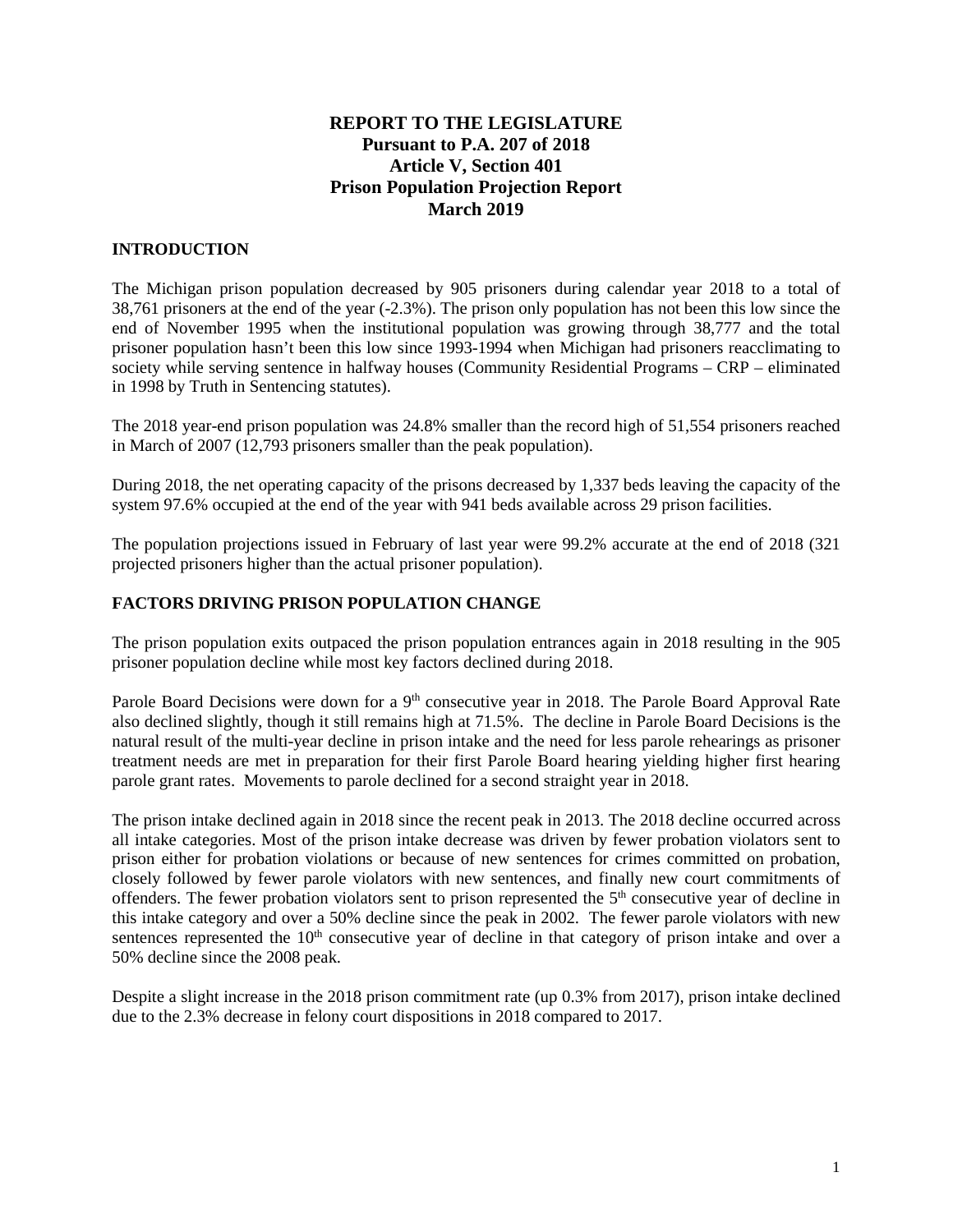# **PRISON POPULATION PROJECTION METHODOLOGY**

Michigan's prison population projections are generated by a computerized simulation model, developed originally by the National Council on Crime and Delinquency (NCCD). It was then adapted for Michigan by research and planning staff in the Michigan Department of Corrections. The computerized simulation model mimics the movement of prisoners through the Corrections system and uses past practice and prior year trends to predict future patterns.

The projection model itself is simply an automated shell into which numerous probability distribution arrays must be fed (after creation outside the model by extensive statistical analyses), regarding how and when prisoners move through the various points in the corrections process (e.g., intake at reception, time to each subsequent parole hearing, likelihood of parole at each hearing, timing of release to parole, chances of return as a violator, and discharge from sentence). These arrays are broken down by the various population subgroups with particular characteristics (i.e., offense, sentence length, etc.).

Michigan's projection model incorporates finer resolution than the original NCCD model. For example, Michigan's model has up to 50 distinct maximum-term groups, each of which can have up to six minimum-term pairings. This level of detail allows particular attention to relatively short sentences of 2 years or less, which have the most influence on 3 to 5 year projection accuracy.

The projection model does not forecast the annual number of prison admissions; but once entered as values, the model does disaggregate admissions randomly based on past distributions. Then, the projection model simulates the flow of the existing prison population and new intake through the system, including feedback loops for parole violators with and without new sentences.

The source of the raw data for the projection is downloads from the MDOC data systems and the data are analyzed via the Statistical Package for the Social Sciences (SPSS). Once the projection model shell is populated with probability distribution arrays, numerous iterations of the model are run, "fine tuning" against two or more years of historical, actual trace vectors for purposes of validating the rebuilt data.

After a successful result is obtained (which must track past trends accurately, and must correspond to short-term expectations for the future informed by considerable independent analysis of recent trends), then the projections are issued by the Department.

Multiple projection runs can be combined – especially in times of particular uncertainty – to generate a confidence interval based on the monthly minimums and maximums for all of the runs, with the expectation that future population will more assuredly fall within the confidence interval. The model can also be used for "what if" analyses, such as simulating the impact of proposed legislative sunset provisions or modifications to sentencing laws.

Exceptions to the model's track record of better than 99% short-term projection accuracy have sometimes occurred over the years, when criminal justice practices and trends deviated from the past or showed unstable or uncharacteristic patterns – in which case the problem has generally been inadequate history against which to validate and fine-tune the results.

Long-term projections are generally considered less reliable because of the difficulty associated with predicting multi-year prison intake volume as well as changes in laws and policies that may affect the underlying statistical distributions which drive the model. That is why the projections are updated at least once each year – to adjust for any new laws, policies, court rulings, operational practices or trends.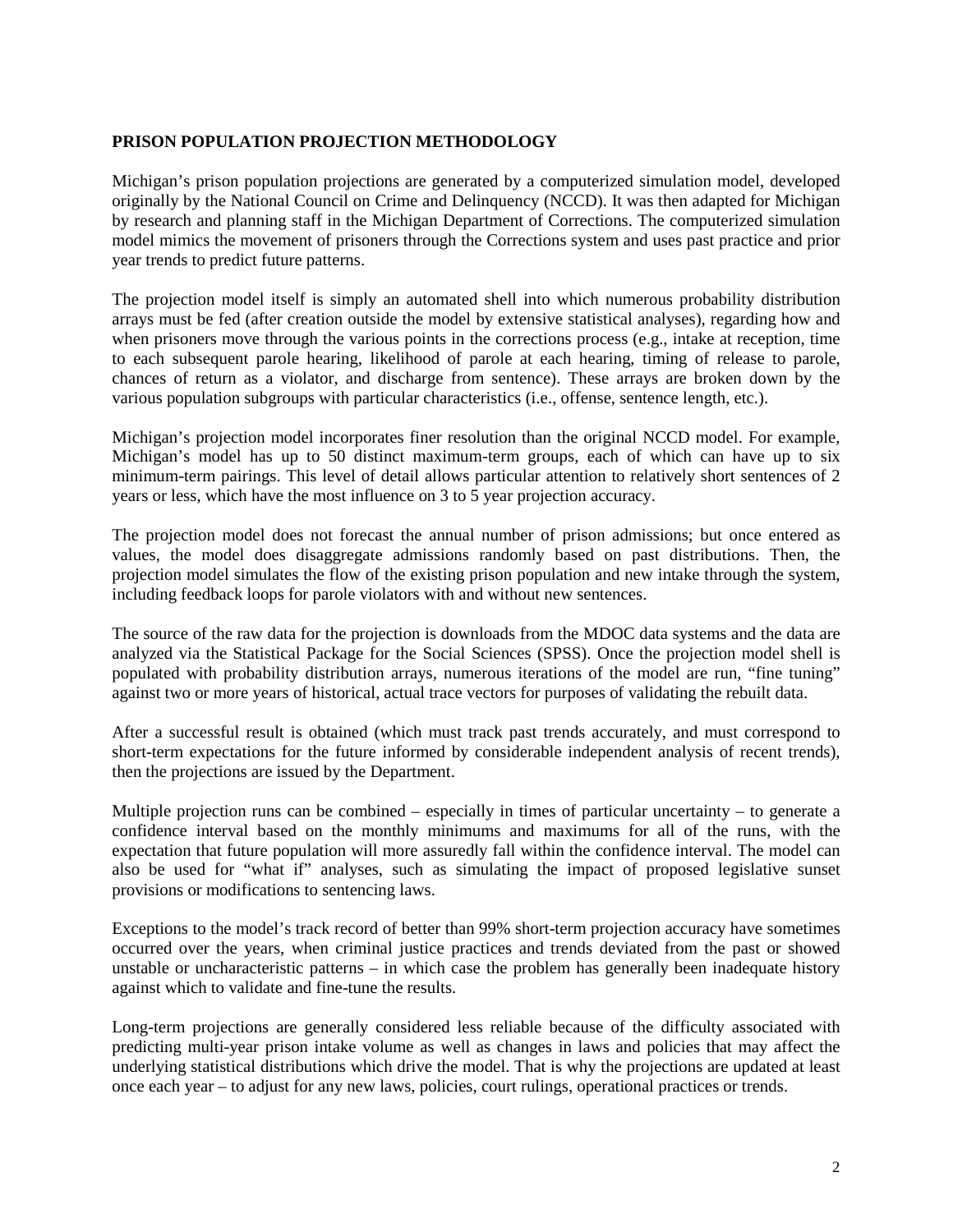#### **NEW PRISON POPULATION PROJECTION ASSUMPTIONS**

The prison population projections in this report are a baseline forecast that assumes no new legislative or policy initiatives. Therefore, the assumptions underlying these projections pertain to the key factors that drive prison population, prison intake, paroles, and parole revocations.

### **Prison Intake**

The decrease in prison intake for 2018 continued the decline since 2013, which was the peak since the most recent prison intake trough in 2011. Prison intake for 2018 marks the lowest prison intake since 1988, and the second consecutive year that prison intake fell below a two decades long range of 8,000 to 11,000 prisoners per year

Shifting from yearly trends to monthly trends shows a slightly different picture. From late 2013 through 2016 the monthly trend was downward similar to the yearly trend. However, the monthly trend breaks its downward slope in 2017 to a flat trend through all of 2018. Upon closer examination, analysis of the monthly intake trend by gender shows that while male intake is relatively flat, female intake began increasing in 2017.

Again this year, it is a difficult time to make assumptions about prison intake. On the one hand, there are five consecutive years of intake decline from the 2013 level. A trend is apparent and trends are hard to argue against. In addition, felony court dispositions were at their lowest level in over a decade and the prison commitment rate for felony dispositions has been in a tight 3% range between 19% and 22% over this period.

On the other hand, the prison intake is lower than it has been in two decades. The last three times the prison intake hit a "bottom", the prison intake rose for at least two consecutive years. In addition, a mere one percentage point increase in the prison commitment rate can raise the prison intake by 500 prisoners.

The prudent course is to assume a subtle increase in prison intake, with male intake remaining flat at the 2018 level and female intake continuing the increase seen since 2017. This projection update thus assumes the annual prison admissions will experience a 1% increase in 2019, a 0.7% increase in 2020, a 0.9% percent increase in 2021, and then stability thereafter.

# **Paroles**

Both the parole grant rate and Parole Board Decisions were down for 2018, resulting in decreased moves to parole in 2018. Assuming the parole grant rate continues at the 2018 level throughout the projection period results in a slow decline in future moves to parole. The model is showing the future impact on parole movements that result from the combination of declining intake over the last few years, declining returns to prison over the last few years for parole violations, as well as the need for less Parole Board rehearings as prisoners receive treatment programs in preparation for their first parole hearing. This projection update thus assumes the annual parole grant rate for 2018 throughout the remainder of the projection period.

### **Parole Revocations**

Parole violator technical (PVT) returns to prison decreased for a 2<sup>nd</sup> consecutive year in 2018. This decrease was enhanced by another decrease in parole violators returned with new sentences (PVNS). Parole revocations are related to the number of paroles that occur. The slowly declining number of paroles can be expected to produce a slow decrease in parole revocations. This projection update thus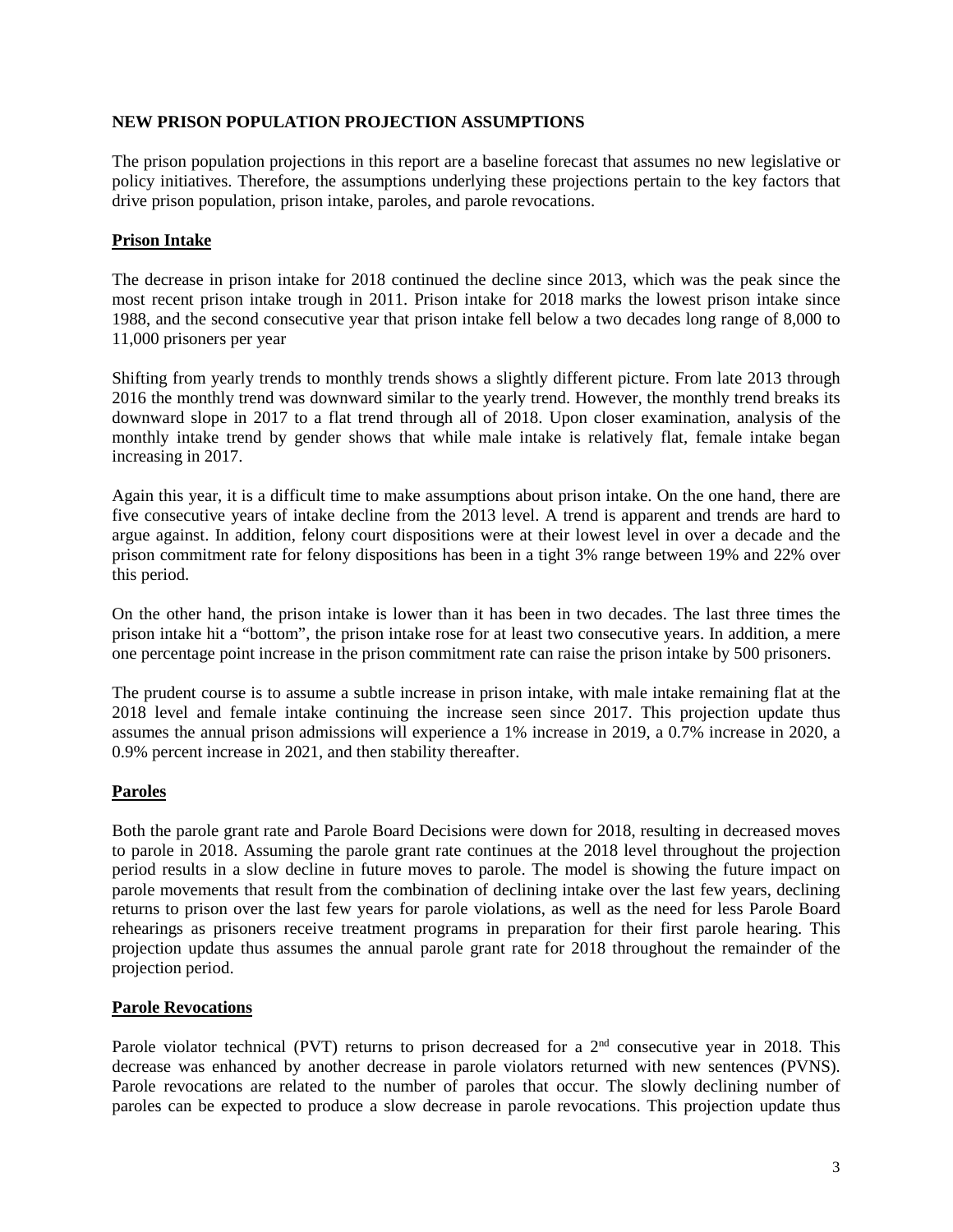assumes the number of PVT returns and PVNS returns to slowly reduce and moderate in the later years of the projection period as the moves to parole slow down.

#### **Implications for the New Prison Population Forecast**

Given the above discussion regarding assumptions, it is projected the prison population through 2023 will continue to decline slowly, similar to the slower population decline of 2018.

Again, keep in mind this baseline projection makes no assumptions about future changes in criminal justice statutes, policies or practices that would further affect the size of the prison population.

It should be remembered that the prison population projection is not expected to be precisely on-target from one month to the next, but rather will be expected to see the actual population alternately curving under and over the projection line periodically during the course of time, to even out the month-to-month fluctuations in favor of the longer-term trend.

## **PRISON POPULATION PROJECTIONS**

The following chart summarizes the revised and extended baseline prison population projections through calendar year 2023. Table 1 (quarterly) and Table 2 (monthly) show the figures corresponding to the projection line in the chart.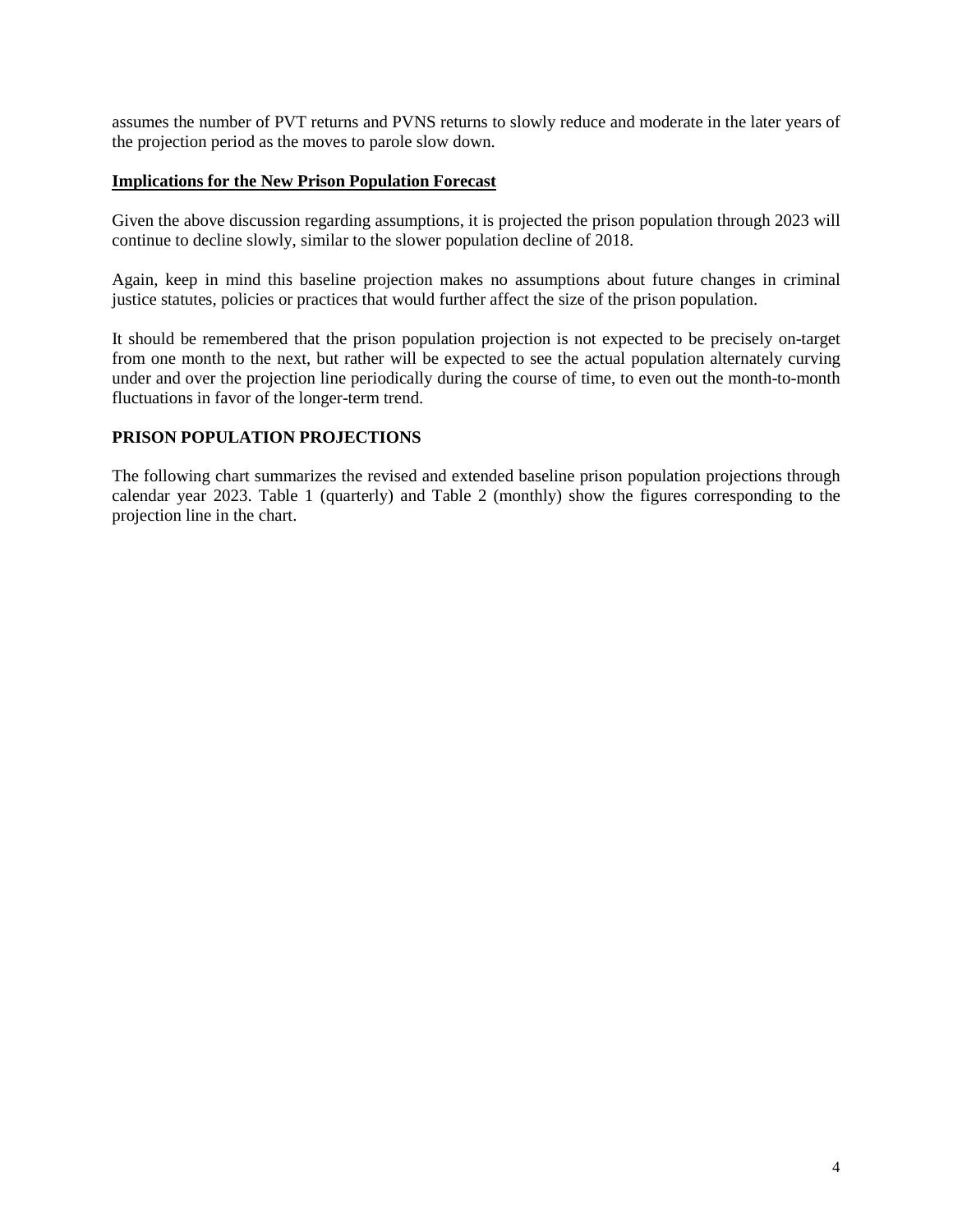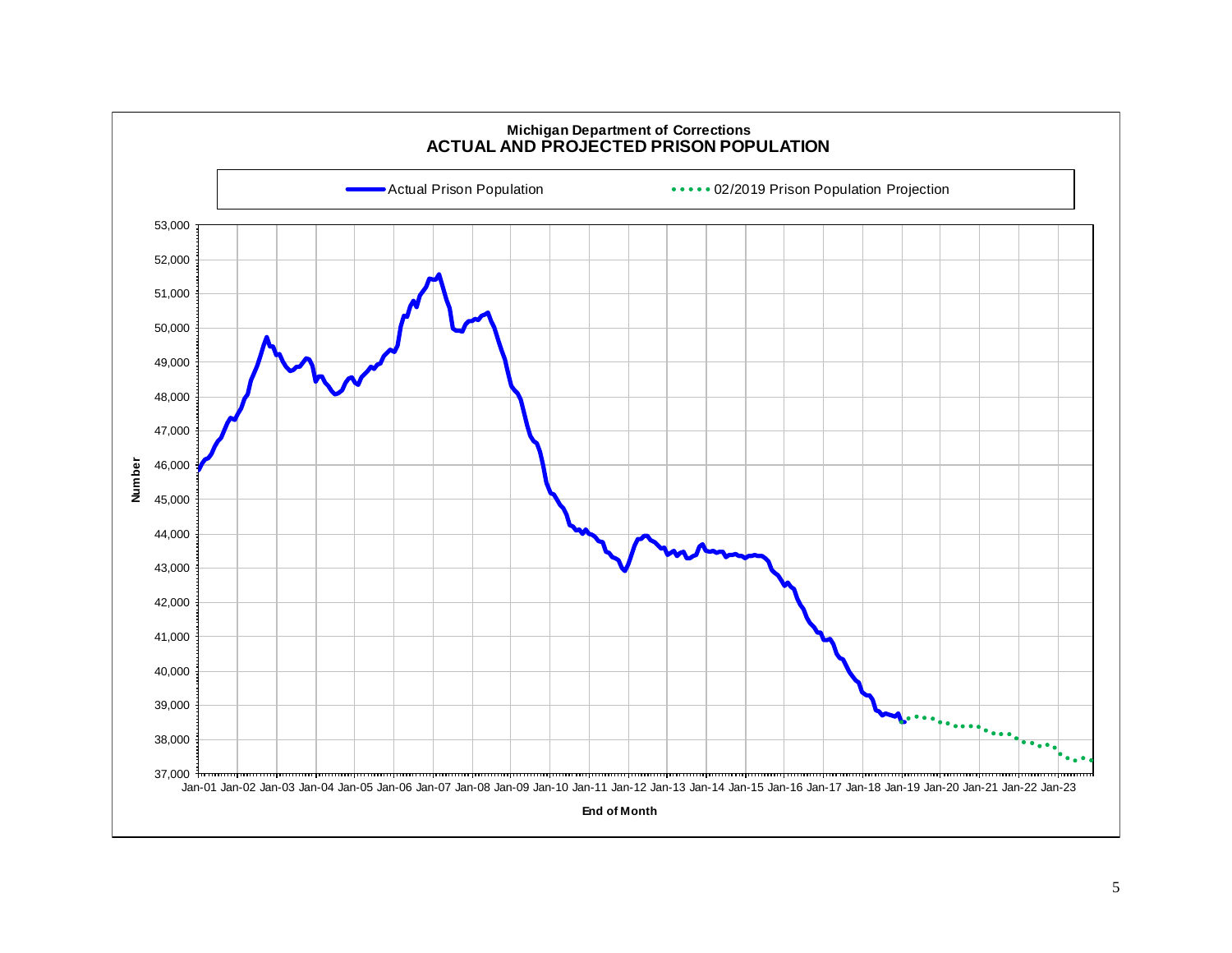| Table 1                                      |                                     |                  |
|----------------------------------------------|-------------------------------------|------------------|
| <b>Prison Population Projection</b>          |                                     |                  |
| <b>March 2019</b>                            |                                     |                  |
| End of<br><b>Month</b>                       | Projected<br>Prisoner<br>Population | Yearly<br>Change |
| <b>Mar-19</b>                                | 38,608                              |                  |
| <b>Jun-19</b>                                | 38,663                              |                  |
| Sep-19                                       | 38,645                              |                  |
| <b>Dec-19</b>                                | 38,591                              | $-170$           |
| Mar-20                                       | 38,482                              |                  |
| <b>Jun-20</b>                                | 38,377                              |                  |
| Sep-20                                       | 38,351                              |                  |
| $Dec-20$                                     | 38,413                              | $-178$           |
| Mar-21                                       | 38,251                              |                  |
| <b>Jun-21</b>                                | 38,218                              |                  |
| Sep-21                                       | 38,176                              |                  |
| Dec-21                                       | 38,060                              | $-353$           |
| Mar-22                                       | 37,940                              |                  |
| <b>Jun-22</b>                                | 37,862                              |                  |
| Sep-22                                       | 37,793                              |                  |
| <b>Dec-22</b>                                | 37,785                              | $-275$           |
| Mar-23                                       | 37,528                              |                  |
| $Jun-23$                                     | 37,361                              |                  |
| Sep-23                                       | 37,457                              |                  |
| <b>Dec-23</b>                                | 37,412                              | $-373$           |
| MDOC Office of Research & Planning 3/28/2019 |                                     |                  |